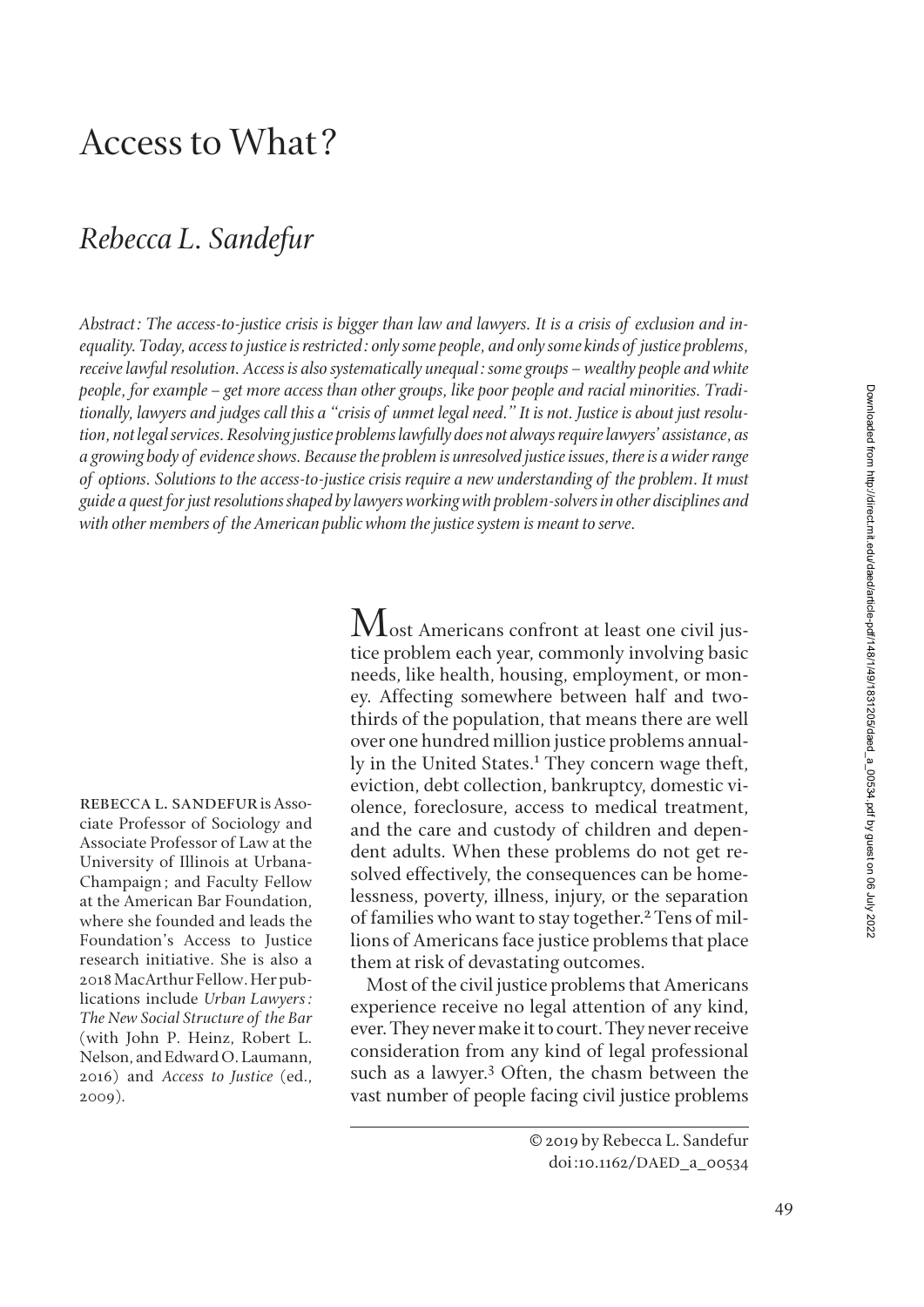*Access to* and the small number of people receiv-<br>*What?* ing lawyers' help is presented as a cri- $What?$  ing lawyers' help is presented as a crisis of "unmet legal need." Yet embedded in this understanding is the key assumption that any problem with legal implications requires the involvement of a legally trained professional for a just, fair, or successful resolution. This diagnosis of the problem proceeds from a preference for a single specific solution: more legal services.

> The definition of the crisis as one of unmet legal need comes from the bar. Lawyers' myopic focus on legal services is understandable. Judges and lawyers work at the top of an enormous iceberg of civiljustice activity, most of which is invisible to them and handled without their involvement. It escapes their attention. Their narrow focus on legal services reflects their experience: lawyers' daily practice shows them many instances when legal services they provide shape people's lives, sometimes for the better. Their narrowness also reflects any profession's interest in maintaining jurisdiction over some body of the problems that people experience. Such jurisdiction is the bread and butter of professions and their reason for existing.4 Lawyers' fundamental interest is in maintaining their rights to define and diagnose people's problems as legal, and to provide the services that treat them.

> The bar's account dominates the discussion because it is simple and sounds reasonable, not because it is accurate. Declaring a problem to have a single cause that leads directly to an obvious solution is pleasantly satisfying, particularly when the resulting story gives you a starring role in saving the day. Why explore the problem empirically and be forced to recognize that no single solution exists? The analytical error of legal myopia does not mean that none of Americans' justice problems are legal needs. But only some

are. Lawyers are only part of the problem. They are also only part of the solution.

A radically different perspective emerges from social-scientific research investigating "justice problems" or "justiciable events"–events like not being paid overtime owed by an employer or believing that a bill is incorrect–that have civil legal aspects, raise civil legal issues, and have consequences that are shaped by civil law. The focus of this research is on how those problems affect the lives of people who confront them and the communities and families those people live in. This research transforms the bar's assumption about the need for legal services into an empirical question: what assistance do people need?

The distinction between a justice problem and a legal need turns out to be crucial, for these two ideas reflect fundamentally different understandings of the problem to be solved. If the problem is people's unmet legal needs, the solution is more legal services. If the problem is unresolved justice problems, a wider range of options opens up. Rather than taking the position that unmet legal need is the crux of the issue, we have the option of formulating the access-to-justice crisis as being about, well, access to justice.

There is access when disputes and problems governed by civil law, like dissolving a long-term romantic partnership or owing several months of unpaid rent, resolve with results that satisfy legal norms. These include substantive norms that govern the rights, duties, and responsibilities of the different parties to a transaction or relationship, like employers and employees, landlords and tenants, siblings whose parents are deceased, or neighbors. When such problems are processed in some kind of dispute-resolving forum, like a court or a mediation service, these include procedural norms, such as both sides getting to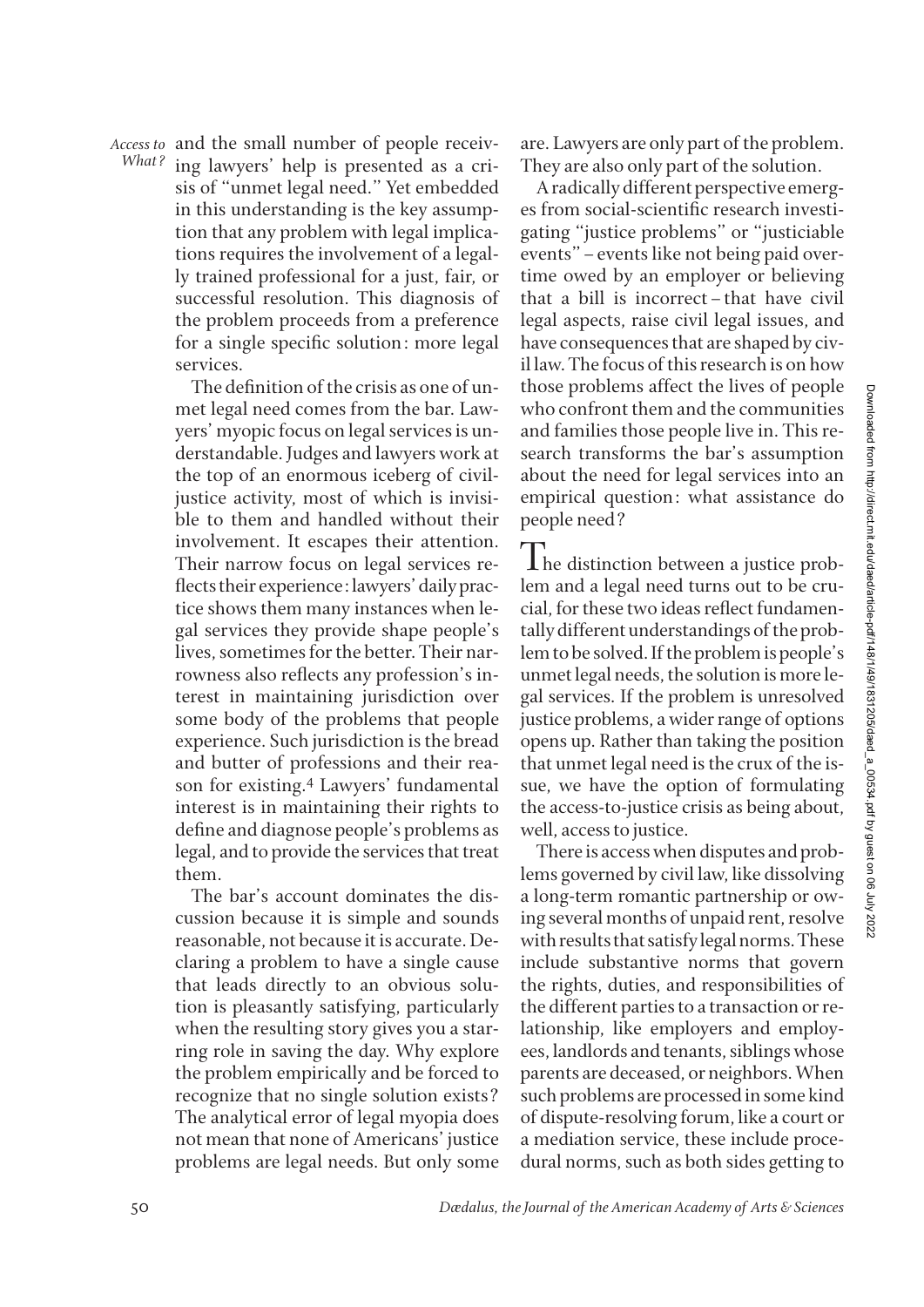tell their side of the story, offer evidence for the story they tell, and have a mediator or decider who is neutral.

When the relevant substantive and procedural norms govern resolution, that resolution is lawful and we have access to justice, whether or not lawyers are involved in the resolution and whether or not the problem comes into contact with any kind of dispute-resolving forum. Access to justice is a good in itself. Its effects reach powerfully into people's lives. In landlord-tenant disputes, for example, access to justice–achieved with or without lawyers–means that both landlords and tenants conform to the terms of rental agreements and housing law. Other benefits often result from the lawful resolution of landlord-tenant disputes, such as better health for tenants and the prevention of eviction and homelessness and the related hardships and costs, borne by people directly affected and by society at large.<sup>5</sup>

If this is access, then America has a massive crisis, with two parts. The first is that access is *restricted*: only some people, and only some kinds of justice problems, receive lawful resolution. Some of those tens of millions of justice problems are lawfully resolved, but research and observation show that many–particularly those involving a vulnerable party like a low-income tenant facing a powerful party like a property management company –are not. The solution to the problem of restricted access is to *expand* access to justice. Access expands when lawful resolution happens for more people and problems than it does now.

The second problem is that access to justice is systematically *unequal*: some groups–wealthy people and white people, for example–are consistently more likely to get access than other groups, like poor people and racial minorities. The solution to this problem is to *equalize* 

access to justice. Access is equal when Rebecca L. *Sandefur* the probability of lawful resolution is the same for all groups in the population: for example, men, women, and transgender; rich and poor; every race and ethnicity; each religion and those with none. When defined this way, the focus becomes creating wide and equal access to the lawful resolution of justice problems, rather than any specific route through which such resolution might be achieved.

Resolving justice problems lawfully does not always require lawyers' assistance. Evidence shows that only some of the justice problems experienced by the public benefit from lawyers' services or other legal interventions, while others do not. That is because such intervention is excessive or because it might be the wrong treatment for the problem. This finding holds true whether the outcome of interest is benefits to society or benefits to a person with a problem.

Most civil justice problems are handled by people on their own, or with advice from family and friends. The most common reason people give for not turning to lawyers is *not* the cost of lawyers' help. There is a much more important reason: people do not consider law as a solution for their justice problems; they do not think of their problems as being "legal," even when the legal system could help solve them. They think of them simply as problems: problems in relationships, problems at work, or problems with neighbors. One of the most important reasons that people handle their problems on their own rather than seeking any kind of formal help is that they believe that they already understand their situation and their options for handling  $it.^6$ 

Sometimes people are correct in these judgments. They write their own good complaint letters, they negotiate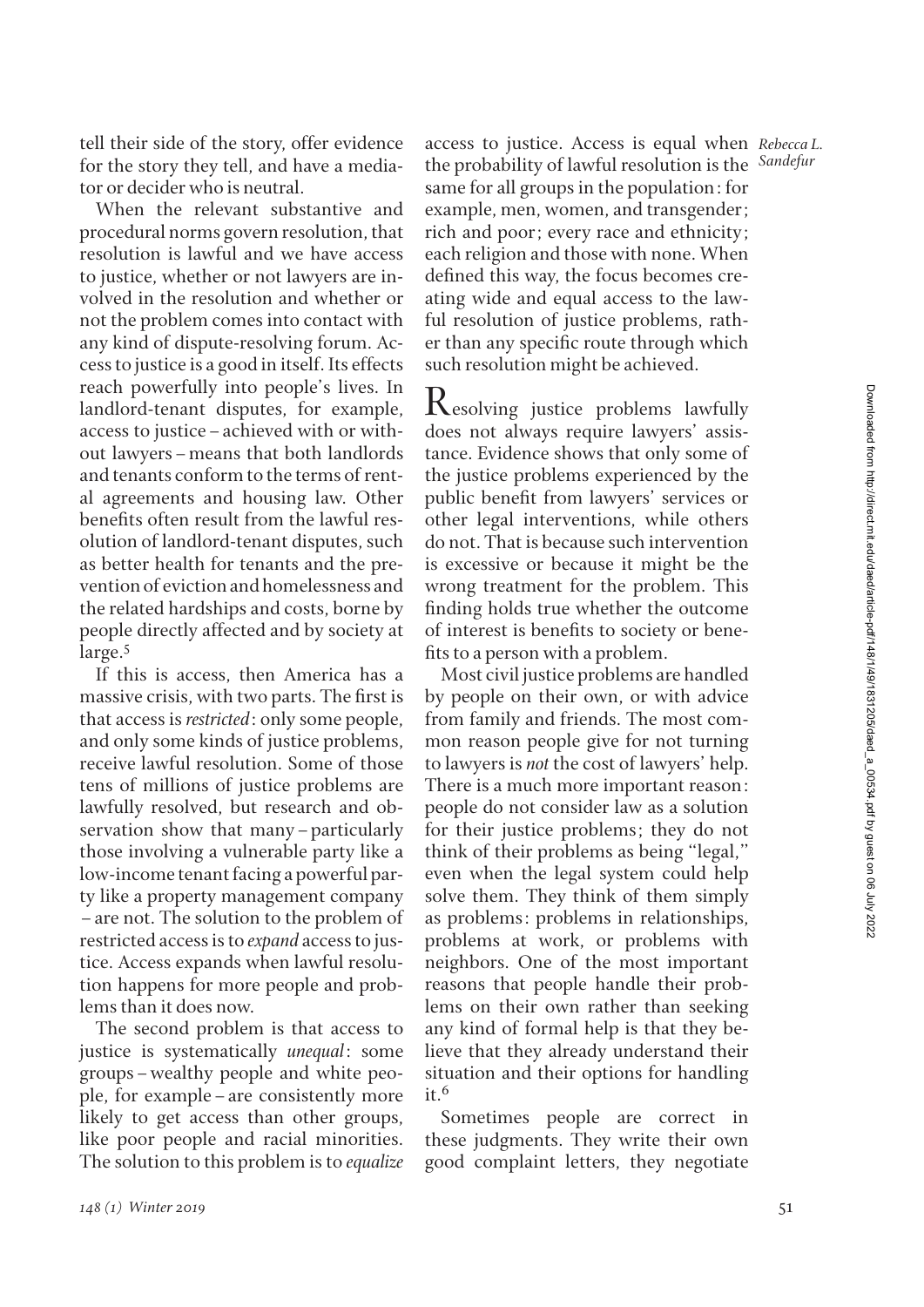*Access to* actively with the other side in a dispute,<br>*What?* they complain to regulators or local gov-

What? they complain to regulators or local government, and they accurately assess that a situation likely cannot be remedied and waste no further effort on it. The problem is that people can also be disastrously wrong: misled by false confidence, cynical about taking action, resigned to situations that could be remedied, or unable to recognize their capacity to exercise legal rights.7 In these latter kinds of situations, legal services might be appropriate.

> But lawyers are not always necessary even when problems become formal legal cases. As research shows in a range of contexts, lay people can and do accurately and successfully perform some parts of lawyers' work. Applications for nofault divorce, filed by ordinary people using do-it-yourself divorce kits, contained fewer errors than applications filed by attorneys.8 Petitioners in a tribunal handling claims about unemployment benefits who were randomly assigned to be offered assistance by a supervised law student or to no offer of assistance did equally well: those petitioners offered no representation of any kind won their appeals at the same rate as those represented by lawyer-supervised law students.9 Across a number of common justice problems– for example, disputes about evictions and about custody of children, disputes over public benefits with government agencies–nonlawyer advocates and unrepresented lay people have been observed to perform as well or better than lawyers.10 This steadily growing body of evidence shows that, if the goal is creating access to justice, other services can be more effective and efficient than lawyers.

> Some of the so-called legal needs of individuals are a consequence of our legal system's relentless privatization, of basic court functions as well as civil law enforcement. In these instances, it is less an

individual person who has a "legal need" than the legal system itself, which requires lawyers' help to carry out its most basic tasks. A review of forty years of empirical studies of when and how lawyers change outcomes in cases investigated which factors created lawyers' superior outcomes: was it their knowledge of the substantive law or their mastery of legal procedures? One of the most striking findings was that lawyers' impact sometimes came by simply being present in the courtroom.

Many of the lower courts and administrative tribunals where Americans find themselves, such as when they face eviction or debt collection or contest a denial of unemployment benefits, can be lawless. Judicial staff in these forums sometimes do not follow the law about which side has the burden of proof. They sometimes fail to apply the rules about what counts as evidence and what is hearsay. They sometimes ignore the right of both sides to present their cases.

When lawyers are present on both sides of cases, courts act more like courts, following the rules they have made to guide their own activities.<sup>11</sup> Requiring every person facing eviction, debt collection, or loss of their livelihood to find a lawyer simply to make sure that a court follows its own rules places the responsibility with the wrong party. Courts, already paid for by public taxpayer dollars and empowered to act by the public they are supposed to serve, have the responsibility to solve this problem.

When a system is broken, the solution is systemic reform. Consider consumer debt. Today, small-claims and lowercivil-court dockets are flooded with debt claims against consumers. These claims have usually been sold by the original debtor, such as a credit-card company, to a third-party debt buyer in a bundle of hundreds or thousands of debts. Such claims against consumers are often based on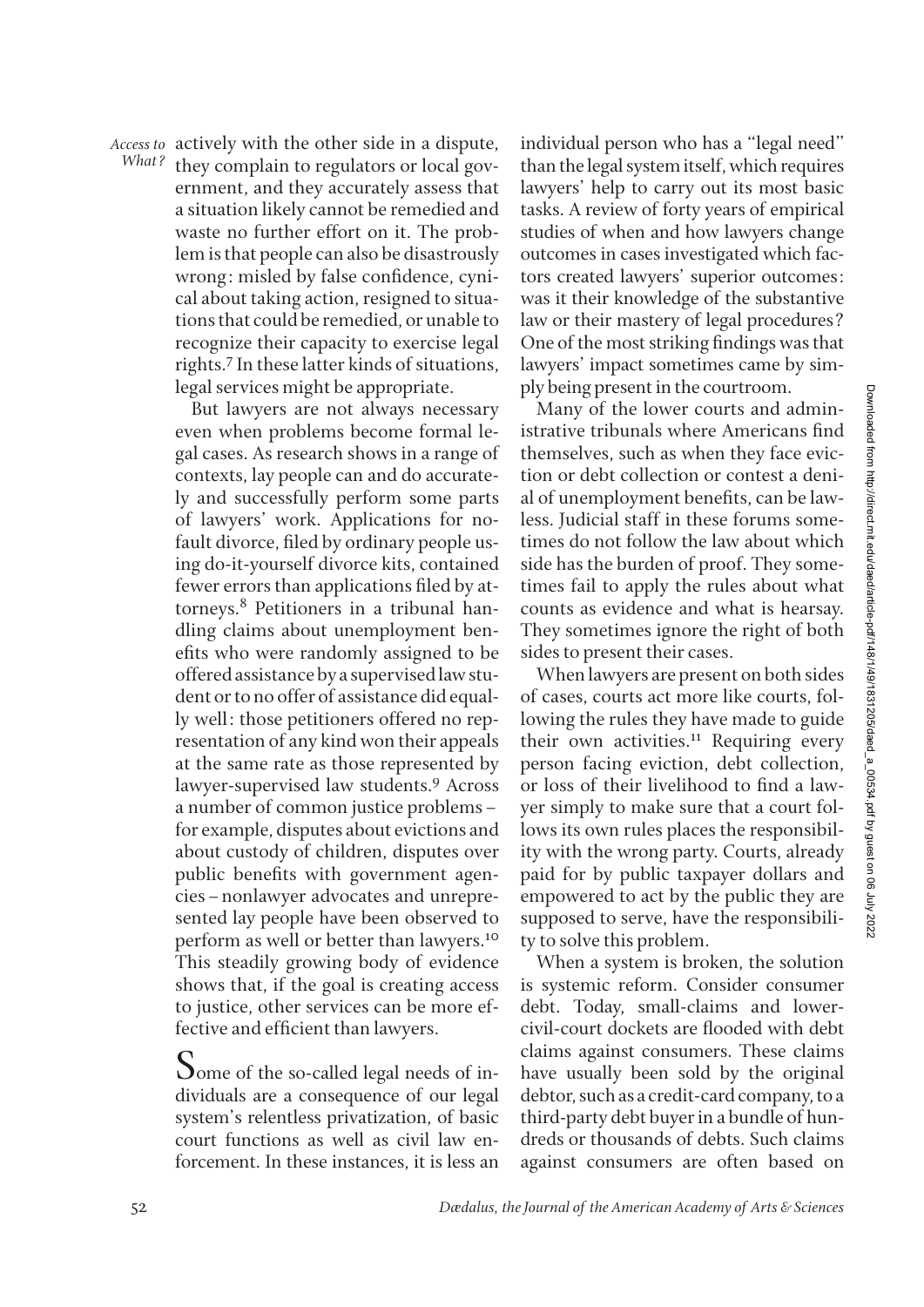"bad paper," insufficient documentation to sustain the debt owners' claim to the amount demanded.12 Courts spend scarce time and money processing hundreds of thousands of baseless claims. This situation persists because, in most states, courts do not require creditor-plaintiffs to show that they have documentation of ownership for the debt when they file lawsuits; individual debtors must appear in court and contest the documentation for each debt. In 2014, New York State's then–Chief Judge Jonathan Lippman issued an order requiring debt-owners to produce documentation of the amount claimed at the time of filing.13 The number of debt lawsuits against New York consumers dropped dramatically.

These are just a few examples from growing evidence that the current course of focusing narrowly on lawyers' services is wrong, whether the goal is understanding the access problem or taking action to fix it. Looking only at the civil justice activity processed by lawyers or the court system misses most of the action. Focusing on existing programs that deliver legal services and on court cases will never provide a picture of all of the other civil justice activity that never makes it to the justice system–and that is the majority of civil justice activity. Practically speaking, it would be impossible for the nation's existing courts, administrative agencies, and other forums that resolve disputes to process the estimated more than one hundred million justice problems that Americans experience every year. There is no reason to want them to. The rule of law means that most people can rely on most others to be basically compliant with legal norms most of the time, with a fair and accessible legal system as backup.

The access-to-justice crisis is a crisis of exclusion and inequality, for which legal services will sometimes provide a

solution. At other times, lawyers' services Rebecca L. *Sandefur* will be too expensive and much more than necessary. At other times still, systemic reforms will be the right solution, not providing costly and inefficient assistance to individuals. Lawyers and social scientists have a limited understanding of how to determine which justice problems of the public need lawyers' services and which do not.

The challenge is partly technocratic, a matter of understanding problems well enough to design feasible and effective solutions. It is partly normative, a matter of understanding what it means to want lawful resolution or justice. Neither part of the challenge is insurmountable, but tackling both will require lawyers to step back, because lawyers know only their own part of a complicated story and because the stakeholders in a democracy are much more plentiful and diverse than the contemporary legal profession.

Tackling the technocratic challenge requires investing in research that approaches the problem with a spirit of independence from any given solution. Solving the crisis of restricted and unequal access to justice requires a robust and reliable base of evidence: about when access to justice can be achieved without the use of law, courts, or legal services, and when such tools are necessary.

Also needed are means of determining when a "legal need" is better understood as belonging not to the individual with the justice problem, but rather to another actor in the legal system or the system itself. The "whens" in these questions will have many specific aspects, all of which are presently poorly understood. For example, "when" are legal interventions necessary for what kinds of problems, compared to what kinds of existing alternatives, for what characteristics of person, facing what kind of other party, and involved or not in what kind of process?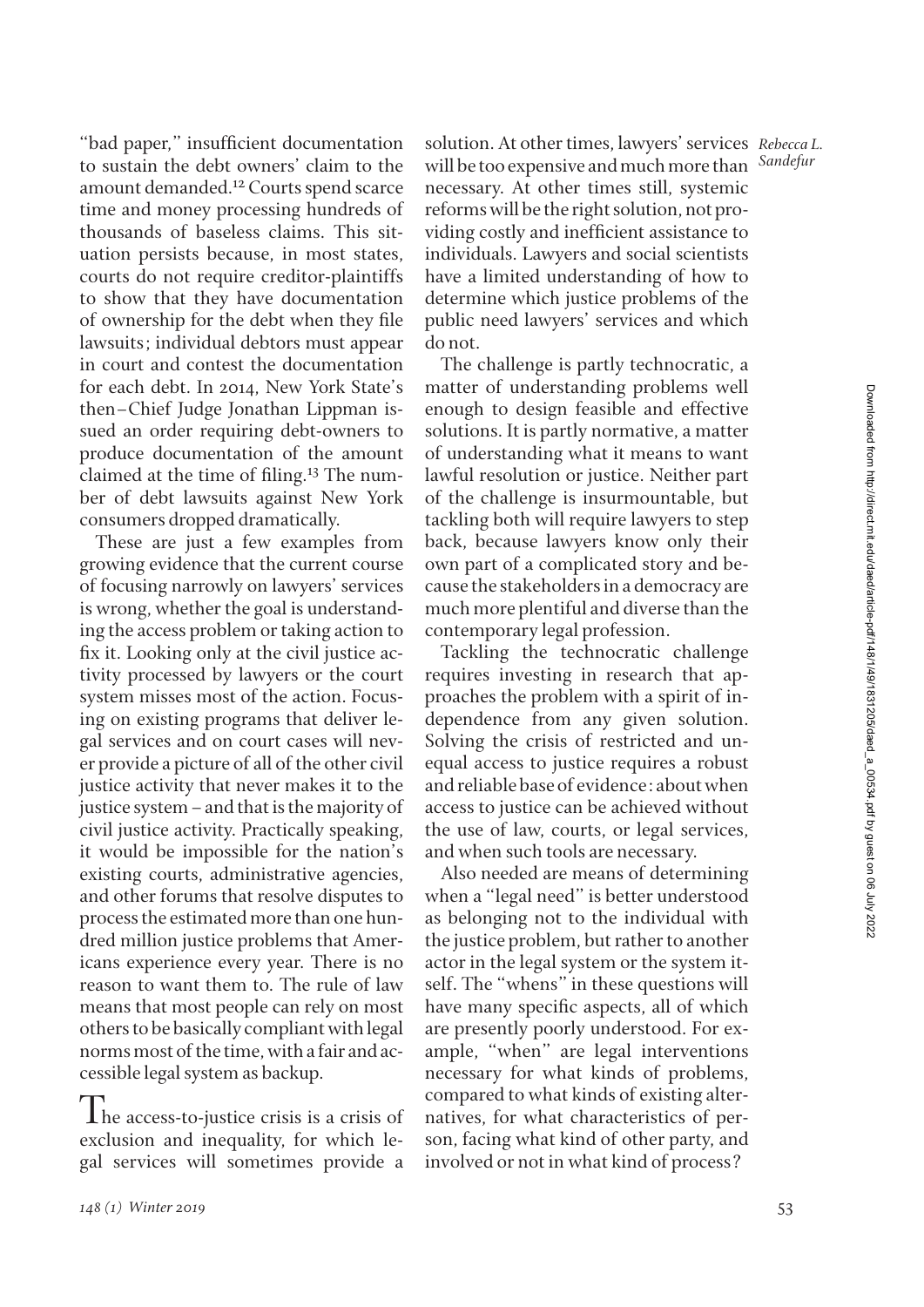*Access to* 

*ccess to* Today, the information needed to an-<br><sup>What?</sup> swer any useful formulation of most of these research questions does not exist, because there has been little investment in collecting meaningful data about civil justice in the United States for more than fifty years.14

> This task raises the fundamental, and rightly contested, question of what "lawful resolution" means. Defining this term is a scientific question. It is also one about values. In a democracy, the public must engage that normative question, and not assume that the answer the guild

of lawyers offers will be in the public's interest.

We the people allow the legal profession to control the justice system, which lawyers largely designed, substantially for themselves. Resolving the accessto-justice crisis requires that justice professionals shift their understanding of the access problem, and share the quest for solutions with others: other disciplines, other problem-solvers, and other members of the American public whom the justice system is meant to serve.

## **ENDNOTES**

- <sup>1</sup> Rebecca L. Sandefur,"The Impact of Counsel: An Analysis of Empirical Evidence," *Seattle Journal for Social Justice* 9 (1) (2010): 56–57.
- <sup>2</sup> Pascoe Pleasence, Christine Coumarelos, Suzie Forell, Hugh McDonald, and Geoff Mulherin, *Reshaping Legal Services: Building on the Evidence Base* (Sydney: Law and Justice Foundation of New South Wales, 2014).
- <sup>3</sup> Rebecca L. Sandefur, "What We Know and Need to Know about the Legal Needs of the Public," *South Carolina Law Review* 67 (2016): 447–448.
- 4 Andrew Abbott, *The System of Professions: An Essay on the Division of Expert Labor* (Chicago: University of Chicago Press, 1988).
- <sup>5</sup> Matthew Desmond and Rachel Tolbert Kimbro, "Eviction's Fallout: Housing, Hardship, and Health," *Social Forces* 94 (1) (2015): 295–324; and Robert Pettignano, Lisa Radtke Bliss, Sylvia B. Caley, and Susan McLaren, "Can Access to a Medical-Legal Partnership Benefit Patients with Asthma Who Live in an Urban Community?" *Journal of Health Care for the Poor and Underserved* 24 (2) (2013): 706–717.
- <sup>6</sup> Pascoe Pleasence, Nigel J. Balmer, and Stian Reimers, "What Really Drives Advice Seeking Behavior? Looking Beyond the Subject of Legal Disputes," *Oñati Socio-Legal Series* 1 (6) (2011): 1–21; Rebecca L. Sandefur, "Money Isn't Everything: Understanding Moderate Income Households' Use of Lawyers' Services," in *Middle Income Access to Justice*, ed. Anthony Duggan, Lorne Sossin, and Michael Trebilcock (Toronto: University of Toronto Press, 2012); and Sandefur, "What We Know and Need to Know about the Legal Needs of the Public," 448–450.
- <sup>7</sup> Laura Beth Nielsen, *License to Harass: Law, Hierarchy, and Offensive Public Speech* (Princeton, N.J.: Princeton University Press, 2004); Rebecca L. Sandefur, "The Importance of Doing Nothing: Everyday Problems and Responses of Inaction," in *Transforming Lives: Law and Social Process*, ed. Pascoe Pleasence, Alexy Buck, and Nigel Balmer (London: The Stationary Office, 2007); and Sandefur, "Money Isn't Everything."
- <sup>8</sup> Ralph C. Cavanagh and Deborah L. Rhode, "The Unauthorized Practice of Law and Pro Se Divorce: An Empirical Analysis," *Yale Law Journal* 86 (1) (1976): 104–184.
- <sup>9</sup> Jeanne Charn, "Celebrating the 'Null' Finding: Evidence-Based Strategies for Improving Access to Legal Services," *Yale Law Journal* 122 (8) (2013): 2206–2234; and James Greiner and